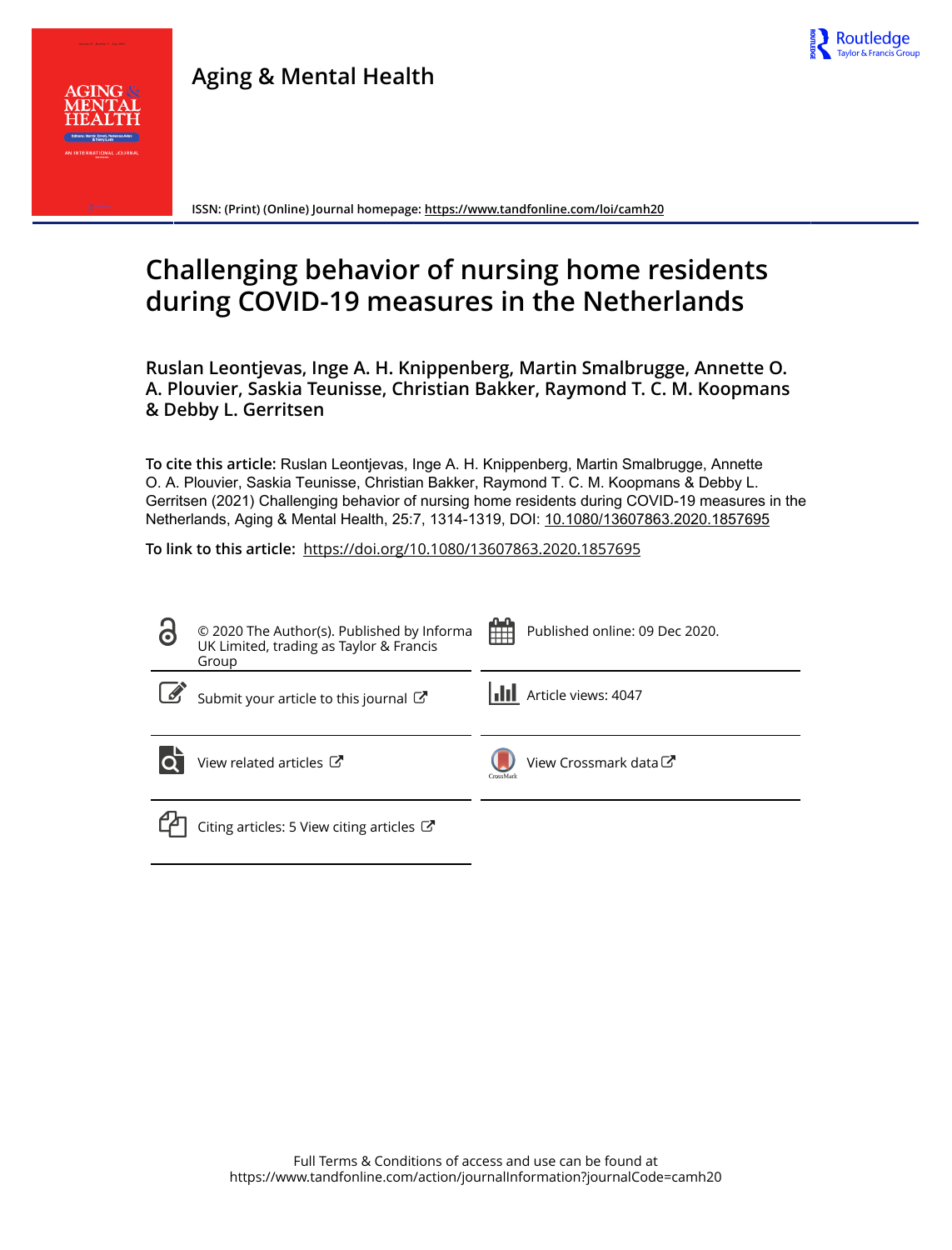**a** OPEN ACCESS **A** Check for updates

## <span id="page-1-0"></span>Challenging behavior of nursing home residents during COVID-19 measures in the Netherlands

Ruslan Leontjevas<sup>a,b</sup>, Inge A. H. Knippenberg<sup>a,b</sup> (D, Martin Smalbrugge<sup>c</sup>, Annette O. A. Plouvier<sup>a</sup>, Saskia Teunisse<sup>c</sup>, Christian Bakker<sup>a,d</sup>, Raymond T. C. M. Koopmans<sup>a,e</sup> and Debby L. Gerritsen<sup>a</sup>

<sup>a</sup>Department of Primary and Community Care, Radboud University Medical Centre, Radboud Institute for Health Sciences, Radboudumc Alzheimer Center, Nijmegen, the Netherlands; <sup>b</sup>Faculty of Psychology, Open University of The Netherlands, Heerlen, the Netherlands ;<br>Sponzetment of Medicine for Older Reeple, Amsterdam Rublic Health Research Institute, Am <sup>c</sup>Department of Medicine for Older People, Amsterdam Public Health Research Institute, Amsterdam University Medical Centre, Amsterdam, the Netherlands; <sup>d</sup>Groenhuysen, Center for Specialized Geriatric Care, Roosendaal, the Netherlands; <sup>e</sup>Joachim en Anna, Centre for Specialized Geriatric Care, Nijmegen, the Netherlands

#### **ABSTRACT**

**Objectives:** From the perspective of the nursing home (NH) practitioners, to gain understanding of (1) whether challenging behavior in NH residents changed during the COVID-19 measures, (2) whether the practitioners' involvement in the treatment of challenging behavior changed, (3) what can be learned from the experience of NH staff.

Methods: A mixed methods study with a survey in 323 NH practitioners (psychologists, elderly care physicians, nurse practitioners) in the Netherlands, and in-depth interviews in 16 NH practitioners. Nonparametric analyses were used to compare estimated proportions of residents with increased and with decreased challenging behavior. Content analyses were conducted for openended questions and in-depth interviews.

Results: Participants reported changes in challenging behavior with slightly higher proportions for increased (Q1/Mdn/Q3: 12.5%, 21.7%, 30.8%) than for decreased (8.7%, 14.8%, 27.8%,  $Z = -2.35$ , p  $=$  .019) challenging behavior. Half of the participants reported that their work load increased and work satisfaction worsened during the measures. Different strategies were described to respond to the effects of COVID-19 measures, such as video calls, providing special areas for residents to meet their loved ones, adjusting activities, and reducing the exposure to negative news.

Conclusions: Because COVID-19 measures resulted in both increased and decreased challenging behavior in NH residents, it is important to monitor for their potential long lasting effects. Increased work load and worsened work satisfaction of the NH staff, together with the changes in type of challenging behavior, indicate that the harmful effects of the anti-pandemic measures should be taken seriously.

## Introduction

Long term care institutions represent a high-risk environment for spreading the COVID-19 infections (Ayalon et al., [2020](#page-6-0); Gardner, States, & Bagley, [2020](#page-6-0)) due to sharing of physical space and sanitary with others, daily procedures in residents like the use of catheters and incontinence material, and inability of residents to uphold the preventive measures because of cognitive impairment (Dichter, Sander, Seismann-Petersen, & Kopke, [2020](#page-6-0)). To prevent the spread of COVID-19 and to protect not only residents and their visitors but also staff in nursing homes, the Dutch government put nursing homes under quarantine on 19 March 2020 (Kruse, Abma, & Jeurissen, [2020\)](#page-6-0). Because of a visit ban, and restrictions to go outside and to participate in numerous activities (Verbeek et al., [2020\)](#page-6-0), it can be argued that social health dimensions like the ability to participate in social activities and to manage their own life with some degree of independence (Huber et al., [2011\)](#page-6-0) were affected in nursing home residents.

Negative effects on social health may explain why a Dutch study showed that, six to ten weeks after the initial quarantine measures, care staff reported an increase in severity of agitation, depression, anxiety, and irritability in residents (Van der Roest et al., [2020](#page-6-0)). In general, Dutch nursing homes predominantly have two types of units, those for residents with somatic illnesses and those for residents with dementia and dementia-like disorders. The increase in challenging behavior was reported more often by care staff in somatic care units than in dementia special care units (Van der Roest et al., [2020](#page-6-0)). However, five out of six people with dementia develop, throughout the course of the condition, such challenging behavior that is disruptive for both themselves and their environment (Abraha et al., [2017\)](#page-6-0). This makes it important to monitor challenging behavior in this group as well. Residents with cognitive impairment may not understand the necessity of quarantine measures and may need additional restrictions that can result in disruptive behavior, irritability, and aggression (Gerritsen & Oude Voshaar, [2020](#page-6-0)).

## CONTACT Ruslan Leontjevas a roeslan.leontjevas@ou.nl

ARTICLE HISTORY

Received 4 August 2020 Accepted 24 November 2020

#### **KEYWORDS**

Nursing home; challenging behavior; COVID-19; pandemic; dementia



2020 The Author(s). Published by Informa UK Limited, trading as Taylor & Francis Group

This is an Open Access article distributed under the terms of the Creative Commons Attribution-NonCommercial-NoDerivatives License ([http://creativecommons.org/licenses/by-nc](http://creativecommons.org/licenses/by-nc-nd/4.0/)[nd/4.0/\)](http://creativecommons.org/licenses/by-nc-nd/4.0/), which permits non-commercial re-use, distribution, and reproduction in any medium, provided the original work is properly cited, and is not altered, transformed, or built upon in any way.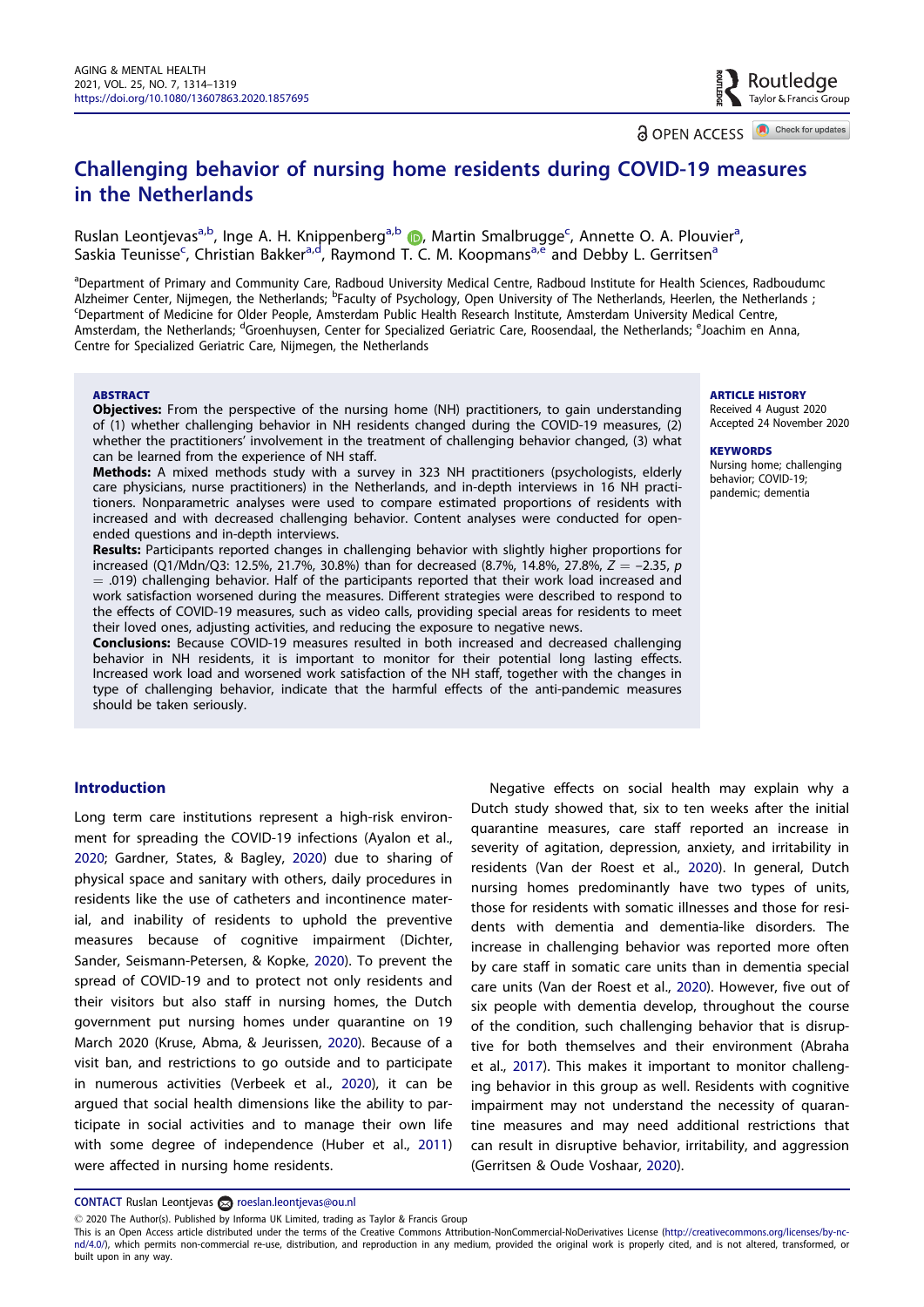<span id="page-2-0"></span>While Van der Roest et al. [\(2020\)](#page-6-0) analysed the views of care staff, family and residents without cognitive problems, our study analyzed the views of practitioners. Dutch nursing homes employ multidisciplinary teams consisting of the care staff, and practitioners such as a psychologist, and an elderly care physician (Koopmans, Pellegrom, & van der Geer, [2017](#page-6-0)). The aims were to gain understanding, from the perspective of the practitioners, (1) whether challenging behavior in residents changed because of the COVID-19 quarantine measures, (2) whether the practitioners' involvement in the treatment of challenging behavior and their work load and satisfaction changed, and (3) what lessons can be learned from these experiences and the strategies that nursing home staff used to minimize potentially negative effects of the measures.

## Methods

#### Design and procedure

An online survey was distributed among nursing home psychologists in the Netherlands. They were asked to complete the survey and to forward the link to their fellow elderly care physicians (Koopmans et al., [2017\)](#page-6-0) and nurse practitioners. The psychologists were approached through the networks of LinkedIn, the Netherlands Institute for Psychologists, Amsterdam University Medical Center (Department of Medicine for Older People), and the Psychogeriatric Service, a network on expertise in elderly care [\(www.pgdexpertise.nl\)](http://www.pgdexpertise.nl).

The online questionnaire was filled out between 25 April 2020 and 2 June 2020. A fact sheet with preliminary results of the survey was distributed online and through the involved networks [\(www.ukonnetwerk.nl/media/1498/](http://www.ukonnetwerk.nl/media/1498/probleemgedragcovidenquete-ukon.pdf) [probleemgedragcovidenquete-ukon.pdf\)](http://www.ukonnetwerk.nl/media/1498/probleemgedragcovidenquete-ukon.pdf). A subsample of practitioners was approached by email and interviewed between 19 June 2020 and 8 July 2020 using a platform for video meetings. Each interview was audiotaped and summarized using a predefined format.

## **Ethics**

The study was undertaken in agreement with the Code of Conduct for Health Research (v. 2005; [https://www.federa.](https://www.federa.org/federa-english) [org/federa-english\)](https://www.federa.org/federa-english), the declaration of Helsinki [\(www.wma.](http://www.wma.net//) [net//d](http://www.wma.net//)eclaration-of-helsinki) and the applicable Dutch legislation. According to the guidelines of the Medical Ethics Review Committee at the Radboud university medical center Nijmegen, the Netherlands, the study did not fall under the national Act on Medical Research with People. Data were analyzed and stored anonymously.

#### **Instruments**

The online survey consisted of closed and open-ended questions regarding the period of COVID-19 measures in Dutch nursing homes compared to the situation before the pandemic. Participants were asked to provide information about changes in challenging behavior in residents and the extent to which specific COVID-19 measures (e.g. no visitors allowed) or consequences of such measures (e.g. no volunteers and rescheduled leisure activities) have influenced challenging behavior. They were asked to consider and

describe the type of one of the nursing home units they were working at, and to provide the total number of residents, and numbers of residents with increased and with decreased challenging behavior ('In how many residents did you see/appraise an increase [decrease] in challenging behavior?). They were invited to describe changes in workload, social climate in a nursing home unit, and their involvement in the treatment of challenging behavior. Responses were not compulsory.

Based on the findings of the online survey, a semi-structured interview guide was developed for additional interviews to (a) discuss and explore the survey findings indepth, and (b) identify lessons learned for daily practice.

#### Analyses

Closed questions were analyzed using descriptive statistics. A Wilcoxon Signed-rank test was used to compare the proportion of residents with increased and those with decreased challenging behavior. Mann–Whitney U-tests were used to compare these proportions between units with and units without suspected or confirmed cases of COVID-19 infection. Information on the type of the nursing home units (e.g. dementia special care versus somatic care) was not provided suitably for additional comparisons between the unit types. Answers on open-ended questions and interviews were interpreted by two researchers (RL, IK) using elements of a directed approach with predefined topics and hypothesized associations between them, and elements of a summative content analysis with the topics that stood out the most (Hsieh & Shannon, [2005\)](#page-6-0). Interpretations were discussed by three researchers (RL, IK, DG) to achieve consensus. Citations were used to illustrate the findings.

## Results

In total, 323 professionals filled out the online questionnaire. Of them, 200 (62%) were psychologists, 76 (24%) elderly care physicians, 33 (10%) nurse practitioners, and 14 (4%) other professionals (e.g. occupational therapists, physiotherapists, an unidentified profession). Participants represented all Dutch provinces. Half of the professionals had been working in the current nursing home for longer than 3 years (quartiles: 1, 3, 8 years of employment). Eleven psychologists, three elderly care physicians, one nurse practitioner, and one senior manager were interviewed personally, their experiences are described below.

#### Changes in challenging behavior

Almost all participants noticed both increased and decreased challenging behavior in residents ([Table 1\)](#page-3-0). Most participants ( $N = 249$ , 77%) provided numbers of the residents on their units showing slightly higher proportions of residents with increased (Q1/Mdn/Q3: 12.5%, 21.7%, 30.8%) rather than decreased (8.7%, 14.8%, 27.8%) challenging behavior ( $Z = -2.35$ ,  $p = .019$ ). The units were described as a dementia special care unit ( $N = 137$ , 55%), a somatic care unit ( $N = 20$ , 8%), a unit providing care for residents with mixed or specific care needs ( $N = 33$ , 13%, e.g. care for residents with both somatic and dementia related care needs,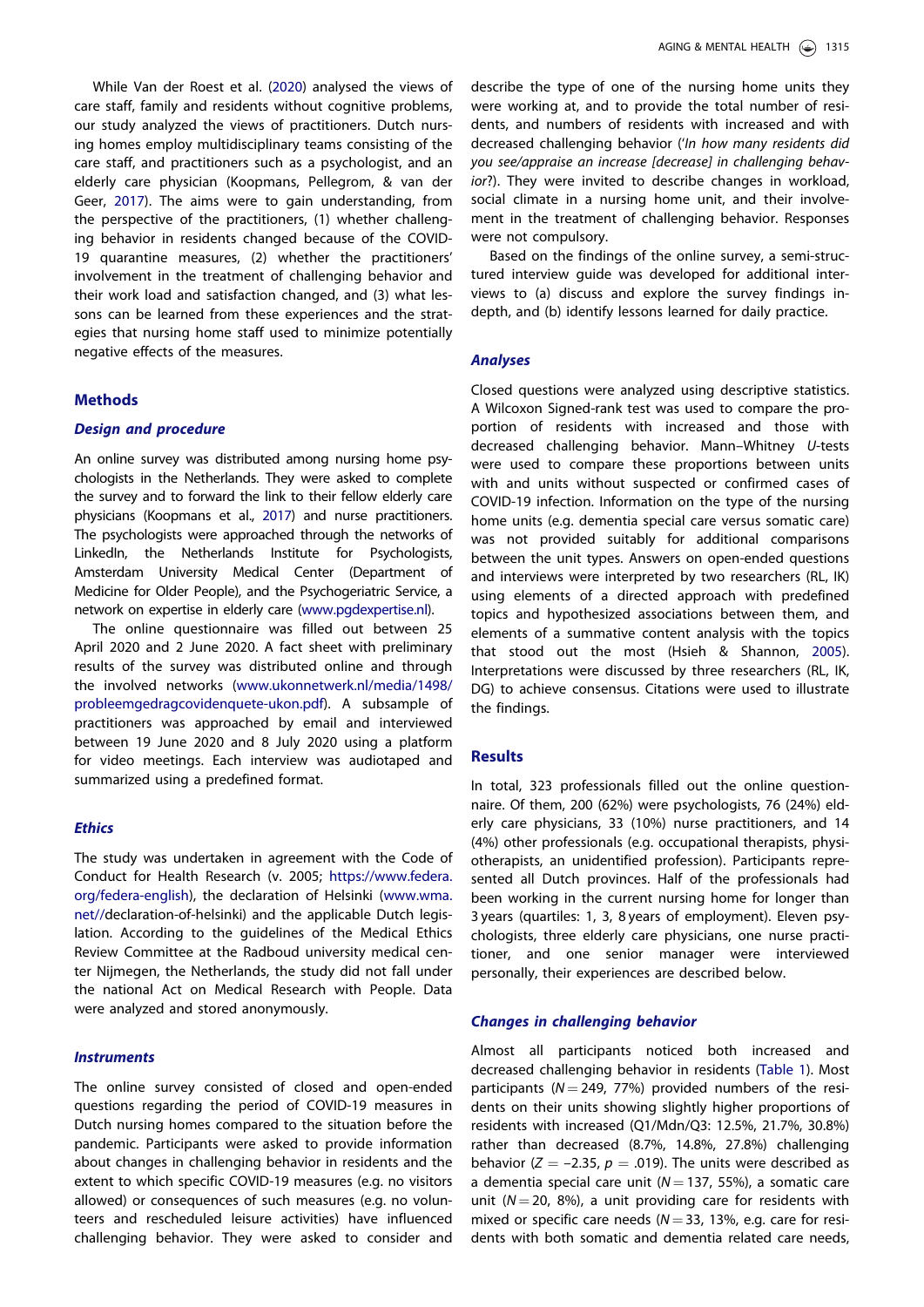<span id="page-3-0"></span>Table 1. Reported changes in challenging behavior in general, N participants (%).

|                                              | Noticed on my nursing home unit |          |          |  |
|----------------------------------------------|---------------------------------|----------|----------|--|
| Changes in challenging behavior              | Not at all                      | A bit    | A lot    |  |
| Increased, $N = 293$                         | 11(4)                           | 187 (64) | 95 (32)  |  |
| Decreased, $N = 288$                         | 26(9)                           | 153 (53) | 109 (38) |  |
| Increasing followed by decreasing, $N = 276$ | 111 (40)                        | 152 (55) | 13(5)    |  |
| Decreasing followed by increasing, $N = 286$ | 82 (29)                         | 162 (57) | 42 (15)  |  |
| Type of disturbances changed, $N = 281$      | 66 (23)                         | 171 (61) | 44 (16)  |  |

Note: Answering the questions was not compulsory and not all participants provided their answers to all items.

or residents with young-onset dementia, or acquired brain injury). The remaining 59 (24%) units were referred to as 'closed' (in Dutch used for both dementia special care and corona cohort care units) with 26 of them having at least one patient infected by the COVID-19 virus. No differences were found for the proportions of increased and decreased challenging behavior between 100 units with and 149 units without residents affected by the coronavirus (proportion increased challenging behavior,  $Z = -1.42$ ,  $p = .157$ ; decreased,  $Z = -0.19$ ,  $p= .852$ ), and between 112 units with and 134 units without staff members affected by COVID-19 (increased,  $Z = -1.08$ ,  $p = .249$ ; decreased,  $Z =$  $-0.17$ ,  $p = .866$ ).

In open-ended questions and personal interviews, an increase was reported in depression, loneliness, boredom, sleeping problems, anxiety, apathy, withdrawal, attentionseeking behavior, negativity, suspicion, agitation, aggression, and disinhibition. In addition, a decline in physical and cognitive functioning, a decrease in appetite, and an increase in hallucinations and delusions were reported. Regarding positive outcomes in other residents, participants reported elevated mood, a decrease in agitation, aggression, sleeping problems, and attention-seeking behavior, and an increase in cohesion and social connectedness among residents and between healthcare providers and family.

Before the crisis situation, social interaction between residents at somatic care units was limited. Now, we notice that they support and look out for each other. They appear to appreciate and enjoy this. Interviewee 10, Senior manager

Large proportions of participants thought that challenging behavior in residents both decreased (75%) and increased (79%) because of banning visits ([Table 2](#page-4-0)). The most negative effects were attributed to the common ban to go outside (84%), the occasional prohibition to leave one's room (71%), and the frequently occurring changes in provided organized activities (74%).

Participants stated that residents with mild or moderate dementia were affected most by the measures. That was partially explained by limited understanding of the sutuation.

While residents with advanced dementia mostly expressed a decrease in agitation, aggression, and wandering, and an increase in apathy according to the interviewees, the impact of the measures on residents without dementia was characterized by negative psychological outcomes (e.g. depression and missing loved ones) and increased agitation, crying spells, suicide attempts, and attention-seeking behavior. However, increased cohesion and social connectedness (e.g. willingness to assist and support healthcare providers) were also reported.

An environment with less stimuli seemed positive for certain residents, especially those with an advanced stage of dementia and those with a rigid personality or an autism spectrum disorder. I noticed an increase in aggressive, depressive and anxious behavior in residents that were used to seeing their relatives on a regular basis. Interviewee 4, Psychologist

One resident was colliding against other residents with her wheelchair. In a conversation with her about this, the resident said 'Yeah, but there is nothing we can do, now at least something is happening around here. Interviewee 1, Psychologist

Furthermore, residents that accepted the situation and were able to change their activities and connect with co-residents or healthcare providers, appeared to be less affected. Lastly, newly admitted residents seemed specifically impacted since their transition from community-based living to institutional living was affected by the measures, and they could not be adequately supported by their loved ones.

#### Involvement in the treatment

One third of the participants reported that their involvement in the treatment of challenging behavior neither increased nor decreased during the measures [\(Table 3\)](#page-4-0).

Although, according to practitioners, their work satisfaction decreased and their own work load, and work load of nursing staff increased, the spirit between staff and the general atmosphere on the nursing home units improved [\(Table 4\)](#page-4-0). However, half or almost half of the participants reported more problems with adherence to the management of challenging behavior (e.g. treatment plans or psychosocial interventions) and consultations of multidisciplinary teams.

#### Lessons learned

Psychologists reported that they provided more (individual) support to nursing staff members, which is thought to be important for the post-pandemic period as well.

We became more involved in the well-being of health care providers. We provided individual support and gained a personal connection with them. [ … ]When they [caregivers] radiate happiness, this will be noticed by residents and influence them positively. Interviewee 2, Psychologist

Different useful strategies were described to manage effects of the visit ban such as video calls, providing special areas where residents could meet their loved ones, adjusted activities, and reduction of (negative) news supply. E-communication techniques were reported as both effective for some residents (even stimulating more contact with their far living family) as challenging for those with cognitive impairments. An increased attention from the outside world positively impacted the well-being of both residents and nursing staff.

[postal] cards from relatives, drawings from school children, there were flowers everywhere here, music in the streets. This was very positive for people, it helped them flourish. Interviewee 3, Psychologist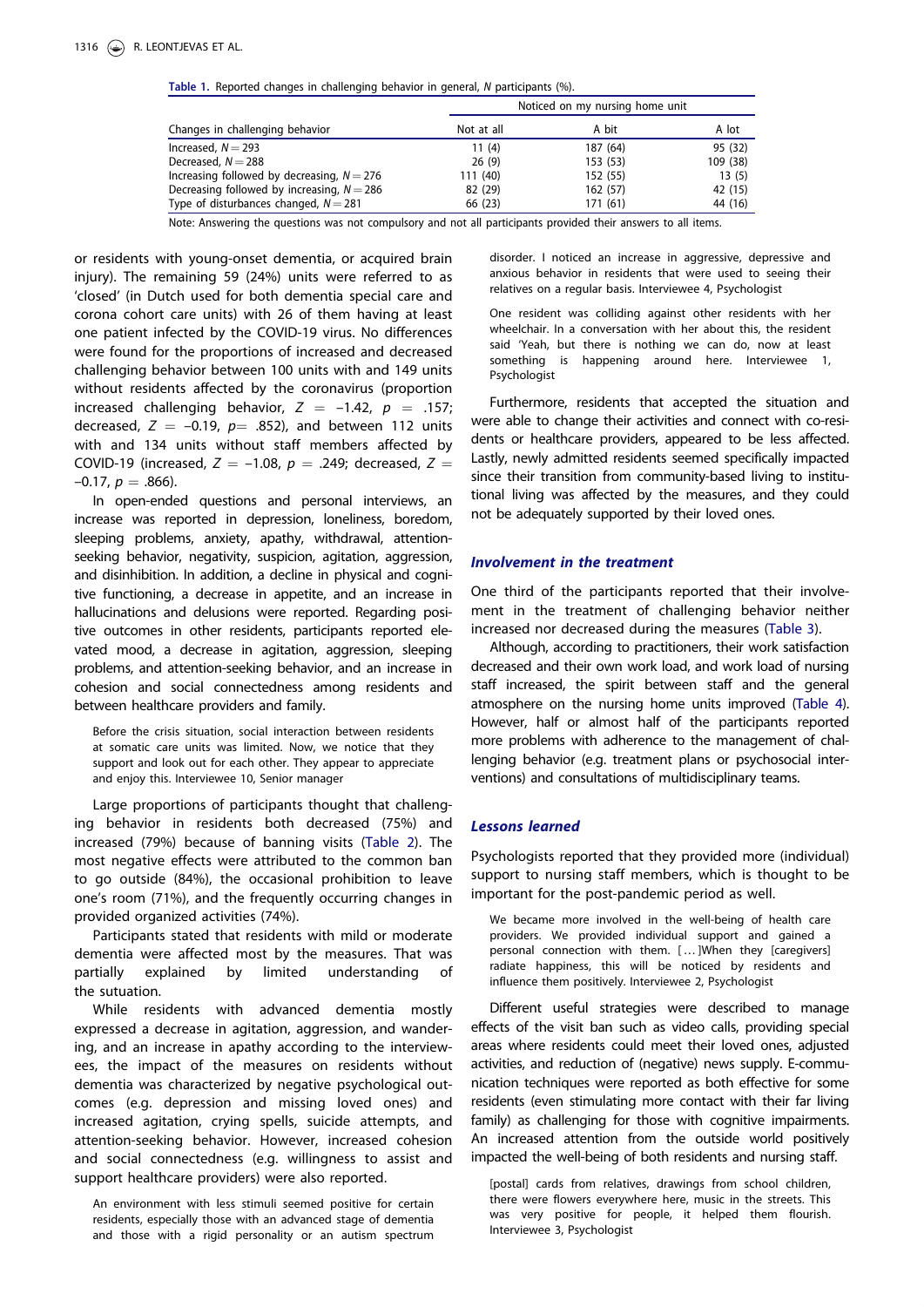<span id="page-4-0"></span>Table 2. Aspects that increase or decrease challenging behavior, N participants (%).

| Decrease in challenging behavior |          |  |
|----------------------------------|----------|--|
| Unlikely                         | N/A      |  |
| 36(14)                           | 30(11)   |  |
| 110(45)                          | 71 (29)  |  |
| 188 (80)                         | 37 (16)  |  |
| 160 (67)                         | 66 (28)  |  |
| 146 (61)                         | 87 (37)  |  |
| 97 (39)                          | 55 (22)  |  |
| 101 (41)                         | 106 (43) |  |
|                                  |          |  |

N is presented for participants who answered the question about the increase/decrease of challenging behavior.

PPE: personal protective equipment.

Note: Answering the questions was not compulsory and not all participants provided their answers to all items.

|  | Table 3. Changes in the involvement in the treatment of challenging behavior [compared to the 'normal' period before the measures] N participants (%). |
|--|--------------------------------------------------------------------------------------------------------------------------------------------------------|
|  |                                                                                                                                                        |

|                                   | No change |         |         | l -> D | D -> 1  |
|-----------------------------------|-----------|---------|---------|--------|---------|
| Psychologist, $N = 178$           | 55 (31)   | 32 (18) | 28 (16) | 5(3)   | 58 (33) |
| Elderly care specialist, $N = 74$ | 26(35)    | 16 (22) | 22 (30) | 4 (5)  | 6(8)    |
| Nursing specialist, $N = 30$      | 12 (40)   | 10 (33) | 4(13)   | 1 (3)  | 3(10)   |
| Others, $N = 12$                  | 4(33)     | 4(33)   | (8)     | 2(17)  | 1(8)    |
| Total, $N = 294$                  | 97 (33)   | 62(21)  | 55 (19) | 12(4)  | 68 (23) |

I: increased; D: decreased;  $I \rightarrow D$ : increasing followed by decreasing;  $D \rightarrow I$ : decreasing followed by increasing.

Note: Answering the questions was not compulsory and not all participants provided their answers to all items.

Table 4. Work related aspects, N participants (%).

|                                                  | No changes | Improvement | Worsening |
|--------------------------------------------------|------------|-------------|-----------|
| Spirit between caregivers, $N = 259$             | 87 (34)    | 139 (54)    | 33(13)    |
| Atmosphere on the units, $N = 255$               | 91 (36)    | 109 (43)    | 55 (22)   |
| Work load caregivers, $N = 268$                  | 44 (16)    | 31(12)      | 193 (72)  |
| Adherence to treatment plans, $N = 268$          | 114 (43)   | 31(12)      | 123(45)   |
| Consultations multidisciplinary teams, $N = 272$ | 86 (32)    | 38 (14)     | 148 (54)  |
| Peer consultations caregivers, $N = 233$         | 90 (39)    | 40 (17)     | 103 (44)  |
| (my own) Work satisfaction, $N = 271$            | 105 (39)   | 30(11)      | 136 (50)  |
| (my own) Work load, $N = 273$                    | 92 (34)    | 39 (14)     | 142 (52)  |

Note: Answering the questions was not compulsory and not all participants provided their answers to all items.

According to practitioners, nursing staff had more time for personal contact with the residents since most professional meetings were cancelled and they did not have to reckon with visits of relatives and resident activities (e.g. going to hairdresser, physiotherapist, leisure activities).

In general, most residents seemed calmer. Yes, residents did notice changes, however nursing staff had more time to support and reassure them, and to give them more personal attention. Interviewee 13, Psychologist

Interviewees stressed the tension between risk of infection and quality of life. They mentioned that many residents preferred to receive visits from loved ones, despite of the risk of infection.

I think we should reconsider the consequences of closing institutions completely and banning visitors. Some residents are very frightened, though others say 'just allow me to have visitors, even when I become infected'. Interviewee 2, Elderly care physician

Practitioners suggested to reconsider the way to which stimuli are tailored to the residents. Suggestions were made to limit the number of visitors, volunteers, and professionals in shared living environments and, instead, use the private room of a resident more often for visits.

A balance between providing engaging stimuli and eliminating disturbing stimuli is very important. Not 'we must stimulate them [residents]'. There should be a balance between under-stimulation and overstimulation. And personcentered, tailored to the individual. Interviewee 5, Elderly care physician.

## **Discussion**

In this study, nursing home practitioners (mainly psychologists and elderly care physicians) reported that they noticed both increase and decrease in challenging behavior in residents, with slightly more often increase. Several COVID-19 measures, such as a visit ban or changes in organized activities, were both thought to have positive and negative results on behavior. Half of the professionals reported that their work load increased and work satisfaction worsened during the measures. About half of the participants reported that the atmosphere within the units and the spirit between professional caregivers improved.

Our study indicated a stronger negative effect of a visit ban in residents without dementia and residents with mild dementia compared to those with more advanced dementia. This is in accordance with the survey by Van der Roest et al. (2020) that revealed negative effects especially in residents without cognitive impairments. Our study showed that professionals seemed to undertake different strategies to minimize harmful effects of loneliness and social isolation in residents, including video-calls with relatives. It is argued that virtual contacts cannot replace face-to-face interactions (Vernooij-Dassen, Verhey, & Lapid, [2020\)](#page-6-0) and are difficult to implement for residents with cognitive problems. However, examples in our data (with residents having more than usual contacts with their family) and examples in other countries (Chu, Donato-Woodger, & Dainton, [2020\)](#page-6-0) advocate for the use of teleconferencing in the post pandemic era as well. From the perspective of social health, communication is an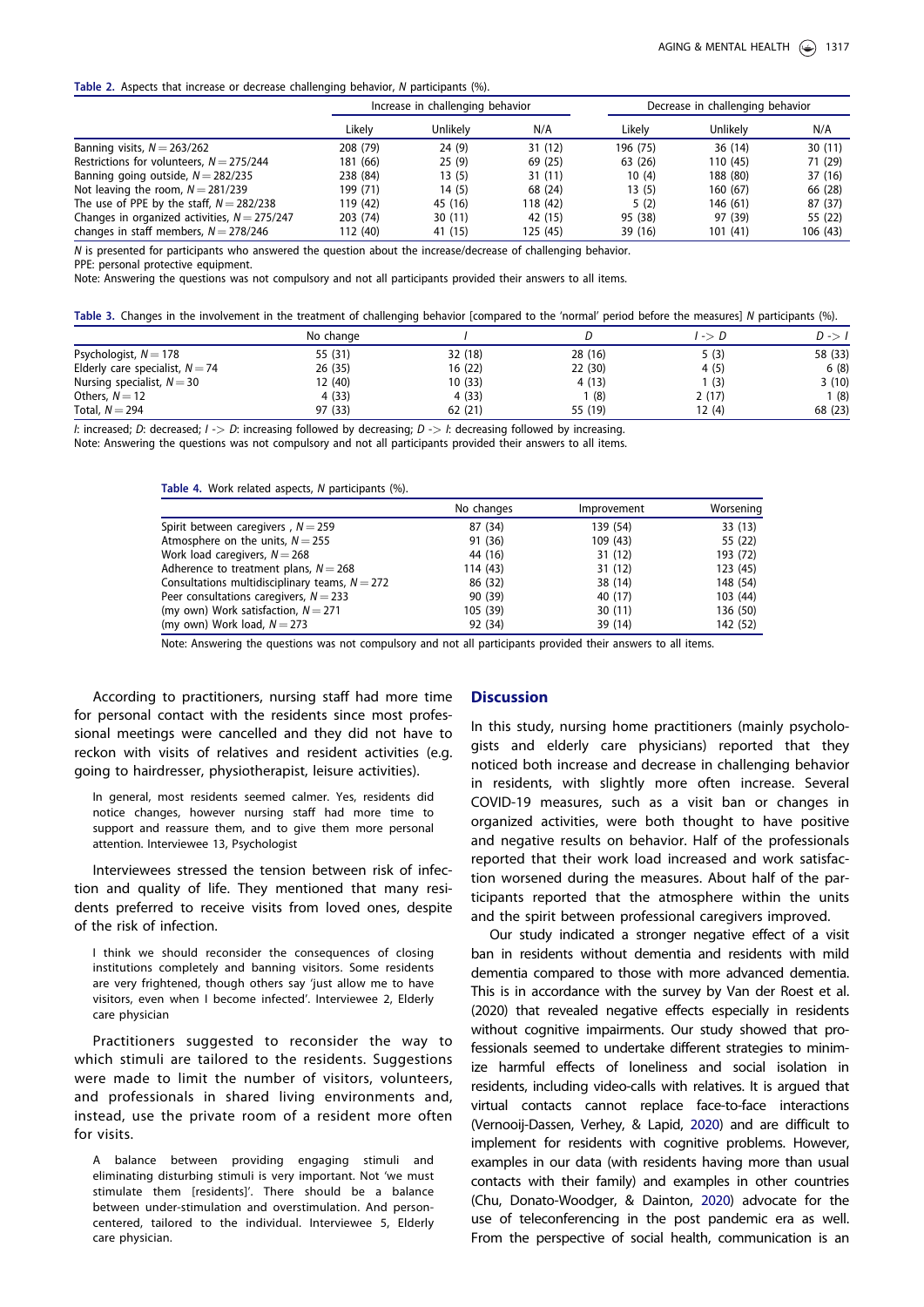<span id="page-5-0"></span>important factor to support participation in society (Kales, Gitlin, & Lyketsos, [2015](#page-6-0)). Postal cards, written letters of strangers (Chu et al., [2020](#page-6-0)) and other increased attention from the outside world are other examples of communication strategies to combat social isolation of residents.

COVID-19 measures made it impossible to provide many interventions such as group activities. This may explain why almost half of the practitioners reported a reduction in the adherence to the management of challenging behavior. Nonpharmacological interventions with proven effects often include meaningful or pleasant activities (Abraha et al., [2017](#page-6-0)) that may contribute to social health (Knippenberg, Reijnders, Gerritsen, & Leontjevas, [2019](#page-6-0)). For some residents, a reduction in activities and a visit ban could result in understimulation, and consequently more challenging behavior (Kales et al., [2015\)](#page-6-0) and loss of social health (Dröes et al., [2017](#page-6-0); Huber et al., [2011\)](#page-6-0). For other residents, the COVID-19 measures resulted in a reduction of overstimulation and in a decrease of challenging behavior, because noise and clutter in the house reduced. It seemed that for this group, stimuli were better suited to their needs and characteristics than before the pandemic. A person-centered approach that underscores tailoring the care and stimuli to the needs of the person has been advocated for a long time in nursing homes (Brownie & Nancarrow, [2013](#page-6-0)), and multiple guidelines for multifaceted interventions on mood (e.g. Leontjevas et al., [2013\)](#page-6-0) and behavioral disturbances (e.g. Zwijsen et al., [2015\)](#page-6-0) incorporate this approach. However, the crisis further emphasized the need to tailor organized and daily activities.

Another explanation of improvements in some residents may be the reported calmer atmosphere and extra time of nursing staff for personal contact. Empathetic interaction with care staff improves mood in residents (Anderson & Blair, [2020](#page-6-0)), and it is remarkable that nursing home staff was very creative to overcome, negative effects of COVID-19 measures, for example by distraction, one-on-one social contacts and activities, and reducing the influence of negative news. Reported strategies can be considered as fitting to recommended policies in times of crisis, such as avoiding 'collective panic', allowing for the continuity of social ties, letting spontaneous solidarity express itself (Elcheroth & Drury, [2020](#page-6-0)). In residents, there were examples of social cohesion, while the results suggest that there was a sense of collective efficacy and solidarity in nursing staff.

It is not clear what the long lasting detrimental effects of COVID-19 measures will be in nursing home residents. A recent rapid review showed that the psychological impact of quarantine measures is wide-ranging and can be long lasting. Considering that a psychiatric history can be associated with long lasting anxiety and anger after the lifting of the quarantine (Brooks et al., [2020](#page-6-0)), and considering that a substantial part of residents – especially those with dementia – have challenging behavior (Selbaek, Engedal, & Bergh, [2013](#page-6-0); Zuidema, Derksen, Verhey, & Koopmans, [2007\)](#page-6-0), it is important to keep monitoring changes in challenging behavior. Although the participants provided information on types of challenging behavior (e.g. worsened and elevated mood, increased and decreased agitation), more research is needed to understand which specific behavior is affected by which measures and which strategies are undertaken by the staff.

#### Strengths and limitations

This study uses a mixed method approach with both quantitative and qualitative methods, allowing us to both give insight into the numbers and the thoughts behind the results. We limited our study to the perspective of the practitioners (mainly psychologists and physicians). Although they may have an idea about cause–effect relationships, their reports on causes of changes in challenging behavior should be interpreted with caution.

Challenging behavior often occurs in people with dementia (Selbaek et al., [2013](#page-6-0); Zuidema et al., [2007\)](#page-6-0). This may explain why participants more often chose dementia special care units than other types of nursing home units when they reported numbers of challenging behavior. Although the total number of units was large and all Dutch provinces were represented by the participants in our study, it is not clear to which extent the findings can be generalized to the whole range of nursing home units and organizations in the Netherlands and other countries. Additionally, because the nursing home psychologists were actively approached by the research team, there is an overrepresentation of psychologists. Further research with other practitioners would provide the opportunity to compare the views of different disciplines.

#### Conclusions and implications

Healthcare workers including nursing home staff face enormous challenges during a crisis such as the COVID-19 pandemic. As our study suggests, it is possible that the proportion of nursing home residents with increased challenging behavior is not much different from the proportion of those with decreased challenging behavior. Reported changes in challenging behavior, increased work load and worsened work satisfaction in nursing home staff indicate that the harmful effects of the anti-pandemic measures should be taken seriously. It is important to learn from the successful strategies undertaken by the nursing staff during the pandemic and be prepared for future crisis situations.

## Disclosure statement

No potential conflict of interest was reported by the authors.

## Authors' contribution

Study concept and design: DG, RL, ST, MS, RK; Acquisition of data: RL, DG, AP, IK; Analysis and interpretation of data: RL, DG, IK; Drafting of the manuscript: RL, IK, DG; Critical revision of the manuscript for important intellectual content: all authors.

#### Funding

None

#### **ORCID**